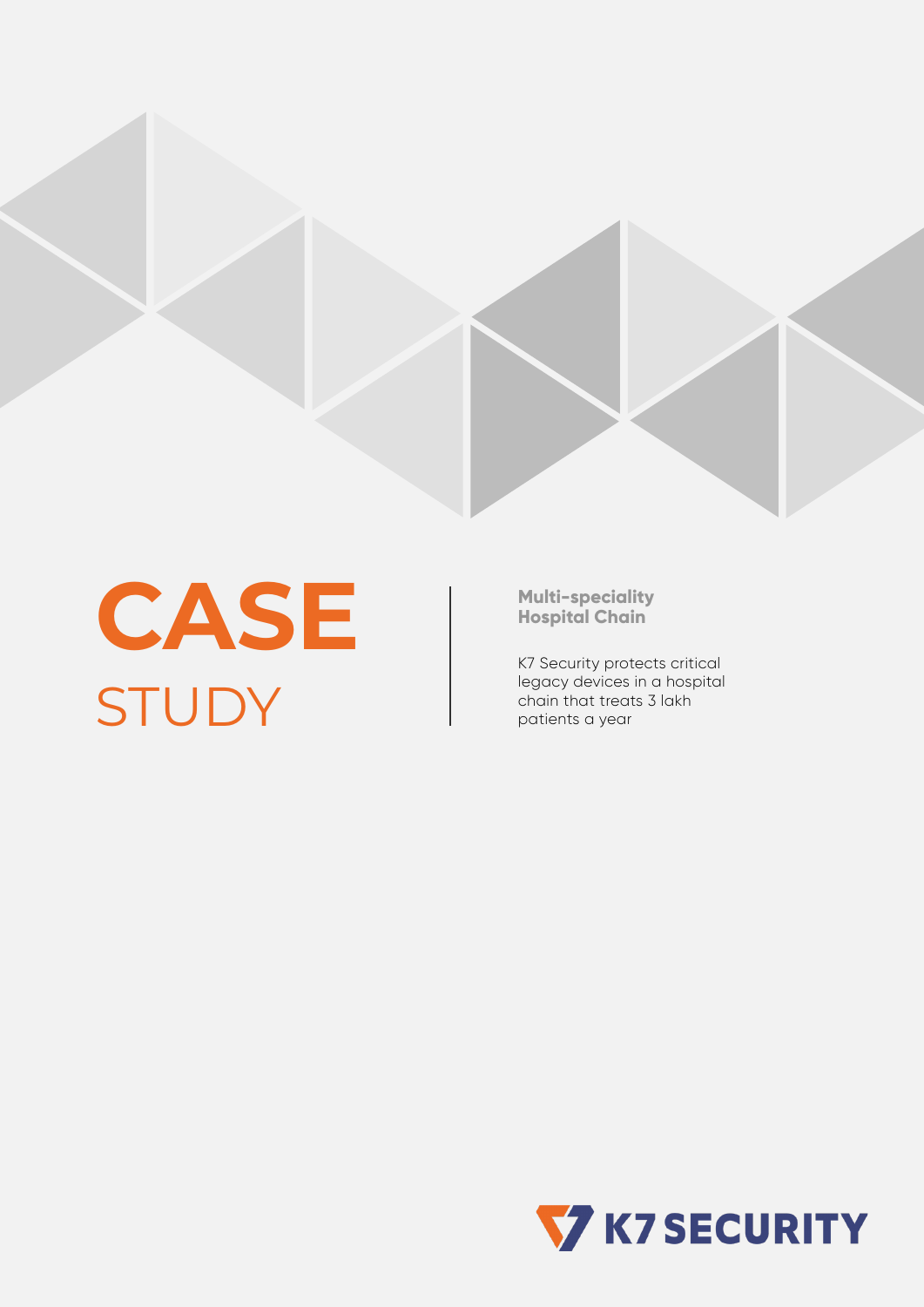**The hospital chain provides award-winning healthcare across multiple facilities and states. K7 provides award-winning cybersecurity that enables them to pursue excellence in patient care without disruption from cyberattacks.**

### **Client Snapshot**

 $\rightarrow$  14 Hospitals across 5 Indian States The hospital chain is committed to making world-class primary, secondary, tertiary, and quaternary care accessible to every patient. The variety of services provided and the number of patients treated make the organisation a potential target for cyberattacks that aim to disrupt operations and steal patient information. World-class cybersecurity is required to ensure that patients never doubt their health and data are in safe hands.  $1,600+$  Doctors  $\left\{\right\}$  41+ Specialities NABH, NABL, JCI Accredited

### **Cybersecurity for Every Device Supports Healthcare for Every Patient**

#### **The Client's Requirements**

- Legacy device support
- Unimpaired legacy hardware performance
- Rapid deployment
- Cybersecurity management from international headquarters and India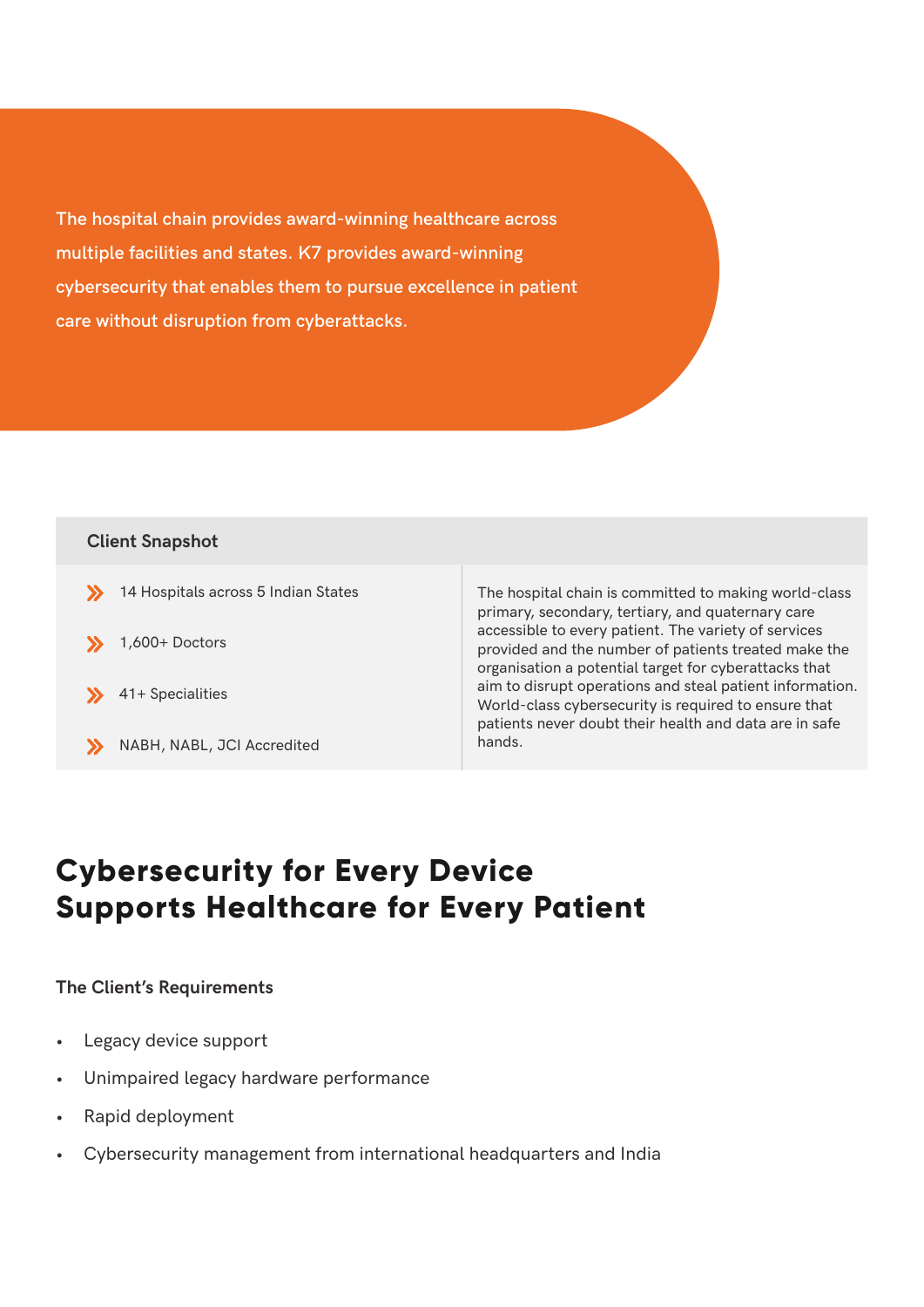# **The K7 Solution**

K7 Security's Endpoint Security (K7 EPS) delivers reliable protection for security-sensitive organisations in operating environments that depend on legacy platforms and hardware.

#### **Legacy Platform Protection**

The client's IT team required cybersecurity for critical legacy devices that could protect against modern cyberthreats like ransomware, and provide modern management features like centralised user permissions and device control. They were delighted that K7 EPS's support extends up to Windows XP without limiting features on older platforms.

#### **Efficient Protection**

Legacy devices may also use modest hardware (compared to contemporary devices). The client's management were concerned that modern cybersecurity solutions might impact the performance of older devices, as lifesaving services need computing devices to always function at optimum performance levels. They were pleased that K7 EPS had the least impact on device performance in the [performance test](https://www.av-comparatives.org/tests/business-security-test-2020-march-june/) conducted by AV-Comparatives of Austria.



Source: AV-Comparatives

## **Why The Client Chose K7**

- Support from Windows XP onwards
- Low-impact protection
- **Designed** for quick, organisation-wide deployment
- **Centralised** multinational, multi-branch cybersecurity management

#### **Rapid Rollout**

The client's team emphasised quick deployment as legacy devices need to be protected as quickly as possible. K7's representatives worked with the client's IT team to deploy K7 EPS on 500 endpoints across 2 branches in different cities in just 15 days.

#### **Multinational, Multi-branch Cybersecurity Management**

The client required cybersecurity for all the legacy devices in both branches to be controlled from both India and international headquarters, with Branch 2 and the international office connecting to Branch 1 via VPN. The client's IT team wished to ensure that malware definition and other updates, which would flow through the VPN from Branch 1 to Branch 2, would not constrain available VPN bandwidth.

K7 EPS is designed to provide lean updates to avoid choking networks; the K7 team also provided an add-on server in Branch 2 to ensure minimal utilisation of the VPN without compromising the speed or effectiveness of cybersecurity.